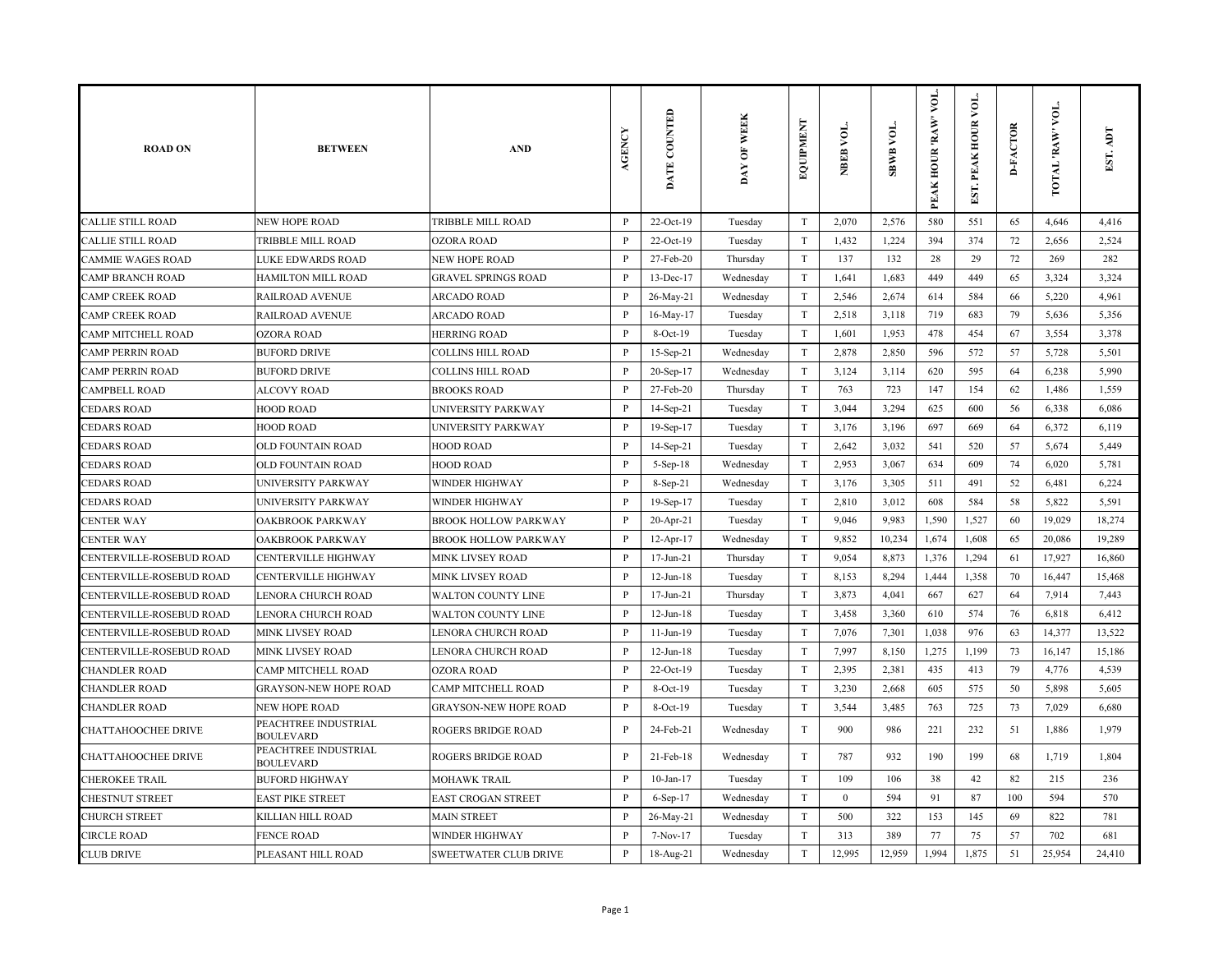| <b>ROAD ON</b>            | <b>BETWEEN</b>                | <b>AND</b>                   | AGENCY       | DATE COUNTED | DAY OF WEEK | EQUIPMENT                 | NBEB VOL. | <b>SBWB VOL.</b> | VOL.<br>PEAK HOUR 'RAW' | EST. PEAK HOUR VOL | <b>D-FACTOR</b> | VOL.<br><b>WAR' JATOT</b> | EST. ADT |
|---------------------------|-------------------------------|------------------------------|--------------|--------------|-------------|---------------------------|-----------|------------------|-------------------------|--------------------|-----------------|---------------------------|----------|
| <b>CLUB DRIVE</b>         | PLEASANT HILL ROAD            | <b>SWEETWATER CLUB DRIVE</b> | P            | 7-Aug-18     | Tuesday     | T                         | 13,216    | 12,378           | 1,707                   | 1,605              | 68              | 25,594                    | 24,071   |
| <b>CLUB DRIVE</b>         | <b>SHACKLEFORD ROAD</b>       | STEVE REYNOLDS BOULEVARD     | P            | 18-Aug-21    | Wednesday   | T                         | 3,961     | 3,895            | 619                     | 582                | 57              | 7,856                     | 7,389    |
| <b>CLUB DRIVE</b>         | <b>SHACKLEFORD ROAD</b>       | STEVE REYNOLDS BOULEVARD     | $\, {\bf P}$ | 7-Aug-18     | Tuesday     | T                         | 3,614     | 3,496            | 655                     | 616                | 81              | 7,110                     | 6,687    |
| <b>CLUB DRIVE</b>         | STEVE REYNOLDS BOULEVARD      | <b>SWEETWATER ROAD</b>       | $\mathbf{P}$ | 18-Aug-21    | Wednesday   | T                         | 17,912    | 16,755           | 2,620                   | 2,464              | 54              | 34,667                    | 32,604   |
| <b>CLUB DRIVE</b>         | STEVE REYNOLDS BOULEVARD      | <b>SWEETWATER ROAD</b>       | P            | 7-Aug-18     | Tuesday     | T                         | 17,071    | 18,463           | 2,854                   | 2,684              | 73              | 35,534                    | 33,420   |
| <b>CLUB DRIVE</b>         | <b>SWEETWATER CLUB DRIVE</b>  | <b>CRUSE ROAD</b>            | P            | 18-Aug-21    | Wednesday   | T                         | 8,861     | 8,713            | 1,388                   | 1,305              | 67              | 17,574                    | 16,528   |
| CLUB DRIVE                | SWEETWATER CLUB DRIVE         | <b>CRUSE ROAD</b>            | P            | $2-Aug-18$   | Thursday    | T                         | 8,114     | 7,932            | 1,186                   | 1,115              | 65              | 16,046                    | 15,091   |
| <b>CLUB DRIVE</b>         | <b>SWEETWATER ROAD</b>        | PLEASANT HILL ROAD           | P            | 8-Aug-19     | Thursday    | T                         | 15,388    | 15,438           | 2,165                   | 2,036              | 69              | 30,826                    | 28,992   |
| <b>CLUB DRIVE</b>         | <b>SWEETWATER ROAD</b>        | PLEASANT HILL ROAD           | $\mathbf P$  | 22-Aug-17    | Tuesday     | T                         | 14,998    | 15,488           | 2,316                   | 2,178              | 52              | 30,486                    | 28,672   |
| <b>COLE DRIVE</b>         | FIVE FORKS TRICKUM ROAD       | <b>MILLER ROAD</b>           | $\mathbf{P}$ | 25-May-21    | Tuesday     | $\rm T$                   | 3,515     | 3,597            | 673                     | 640                | 53              | 7,112                     | 6,759    |
| <b>COLE DRIVE</b>         | FIVE FORKS TRICKUM ROAD       | <b>MILLER ROAD</b>           | $\mathbf{P}$ | 22-May-18    | Tuesday     | T                         | 3,516     | 3,513            | 654                     | 622                | 50              | 7,029                     | 6,680    |
| <b>COLE DRIVE</b>         | <b>MILLER ROAD</b>            | <b>ARCADO ROAD</b>           | P            | 25-May-21    | Tuesday     | T                         | 2,606     | 2,553            | 546                     | 519                | 77              | 5,159                     | 4,903    |
| <b>COLE DRIVE</b>         | <b>MILLER ROAD</b>            | <b>ARCADO ROAD</b>           | $\mathbf{P}$ | 16-May-17    | Tuesday     | T                         | 2,715     | 2,792            | 654                     | 622                | 68              | 5,507                     | 5,234    |
| <b>COLLINS HILL ROAD</b>  | OLD PEACHTREE ROAD            | <b>TAYLOR ROAD</b>           | $\mathbf{P}$ | 9-Sep-21     | Thursday    | $\rm T$                   | 5,299     | 5,001            | 915                     | 879                | 50              | 10,300                    | 9,891    |
| <b>COLLINS HILL ROAD</b>  | OLD PEACHTREE ROAD            | <b>TAYLOR ROAD</b>           | $\mathbf{P}$ | 21-Sep-17    | Thursday    | $\ensuremath{\mathrm{T}}$ | 5,609     | 5,028            | 820                     | 787                | 52              | 10,637                    | 10,215   |
| <b>COLLINS HILL ROAD</b>  | <b>RUSSELL ROAD</b>           | UNIVERSITY PARKWAY           | $\, {\bf P}$ | 10-Sep-19    | Tuesday     | $\mathbf T$               | 6,283     | 6,452            | 1,851                   | 1,778              | 51              | 12,735                    | 12,229   |
| <b>COLLINS HILL ROAD</b>  | <b>TAYLOR ROAD</b>            | <b>RUSSELL ROAD</b>          | P            | 15-Sep-21    | Wednesday   | T                         | 4,920     | 5,353            | 1,002                   | 962                | 51              | 10,273                    | 9,865    |
| <b>COLLINS HILL ROAD</b>  | <b>TAYLOR ROAD</b>            | <b>RUSSELL ROAD</b>          | P            | 21-Sep-17    | Thursday    | T                         | 5,642     | 6,003            | 1,059                   | 1,017              | 54              | 11,645                    | 11,183   |
| <b>COLLINS HILL ROAD</b>  | UNIVERSITY PARKWAY            | HURRICANE SHOALS ROAD        | $\mathbf{P}$ | $10-Sep-19$  | Tuesday     | T                         | 5,863     | 6,987            | 1,093                   | 1,050              | 63              | 12,850                    | 12,340   |
| <b>COMMERCE DRIVE</b>     | NELSON BROGDON BOULEVARD      | <b>BUFORD HIGHWAY</b>        | $\mathbf{P}$ | 13-Dec-17    | Wednesday   | T                         | 2,980     | 2,936            | 600                     | 600                | 57              | 5,916                     | 5,915    |
| CONSTITUTION BOULEVARD    | <b>CULVER STREET</b>          | <b>LANGLEY DRIVE</b>         | P            | $11-Sep-19$  | Wednesday   | T                         | 764       | 694              | 284                     | 273                | 52              | 1,458                     | 1,400    |
| CONSTITUTION BOULEVARD    | <b>LANGLEY DRIVE</b>          | <b>STONE MOUNTAIN STREET</b> | P            | 10-Sep-19    | Tuesday     | T                         | 3,345     | 3,381            | 733                     | 704                | 52              | 6,726                     | 6,459    |
| CONSTITUTION BOULEVARD    | STONE MOUNTAIN STREET         | <b>SCENIC HIGHWAY</b>        | P            | $10-Sep-19$  | Tuesday     | T                         | 2,470     | 2,598            | 565                     | 543                | 82              | 5,068                     | 4,867    |
| <b>COOPER ROAD</b>        | ATHENS HIGHWAY                | <b>ROSEBUD ROAD</b>          | $\mathbf{P}$ | 22-Oct-19    | Tuesday     | $\mathbf T$               | 3,604     | 4,051            | 666                     | 633                | 58              | 7,655                     | 7,275    |
| <b>COOPER ROAD</b>        | <b>ROSEBUD ROAD</b>           | <b>LOGANVILLE HIGHWAY</b>    | $\mathbf{P}$ | 22-Oct-19    | Tuesday     | $\mathbf T$               | 4,784     | 4,678            | 922                     | 876                | 59              | 9,462                     | 8,993    |
| CORBIN STREET             | <b>EAST PIKE STREET</b>       | LAWRENCEVILLE HIGHWAY        | P            | 25-Sep-18    | Tuesday     | $\mathbf T$               | 128       | 57               | 25                      | 24                 | 88              | 185                       | 178      |
| <b>CORLEY ROAD</b>        | <b>JIMMY CARTER BOULEVARD</b> | <b>BUFORD HIGHWAY</b>        | P            | 6-Mar-19     | Wednesday   | T                         | 768       | 795              | 219                     | 230                | 90              | 1,563                     | 1,640    |
| <b>CRESCENT DRIVE</b>     | <b>JIMMY CARTER BOULEVARD</b> | <b>BUTTON GWINNETT DRIVE</b> | $\mathbf{P}$ | 11-Apr-19    | Thursday    | T                         | 2,768     | 3,113            | 547                     | 525                | 78              | 5,881                     | 5,648    |
| CRESTWOOD PARKWAY         | PLEASANT HILL ROAD            | <b>CLUB DRIVE</b>            | P            | 6-Aug-19     | Tuesday     | T                         | 1,726     | 1,938            | 426                     | 401                | 51              | 3,664                     | 3,446    |
| <b>CROOKED CREEK ROAD</b> | <b>SPALDING DRIVE</b>         | HOLCOMB BRIDGE ROAD          | $\, {\bf P}$ | 31-Mar-21    | Wednesday   | $\mathbf T$               | 1,917     | 1,713            | 320                     | 336                | 56              | 3,630                     | 3,809    |
| CROOKED CREEK ROAD        | <b>SPALDING DRIVE</b>         | HOLCOMB BRIDGE ROAD          | $\mathbf{P}$ | 22-Mar-17    | Wednesday   | T                         | 2,187     | 1,960            | 411                     | 431                | 58              | 4,147                     | 4,352    |
| <b>CRUSE ROAD</b>         | BETHESDA SCHOOL ROAD          | OAKLAND ROAD                 | P            | 18-Aug-21    | Wednesday   | T                         | 10,137    | 9,860            | 1,479                   | 1,391              | 54              | 19,997                    | 18,807   |
| <b>CRUSE ROAD</b>         | BETHESDA SCHOOL ROAD          | <b>OAKLAND ROAD</b>          | P            | $1-Aug-18$   | Wednesday   | T                         | 9,636     | 9,773            | 1,535                   | 1,444              | 53              | 19,409                    | 18,254   |
| <b>CRUSE ROAD</b>         | <b>CLUB DRIVE</b>             | BETHESDA SCHOOL ROAD         | $\mathbf{P}$ | 18-Aug-21    | Wednesday   | T                         | 11,433    | 11,680           | 1,939                   | 1,824              | 57              | 23,113                    | 21,738   |